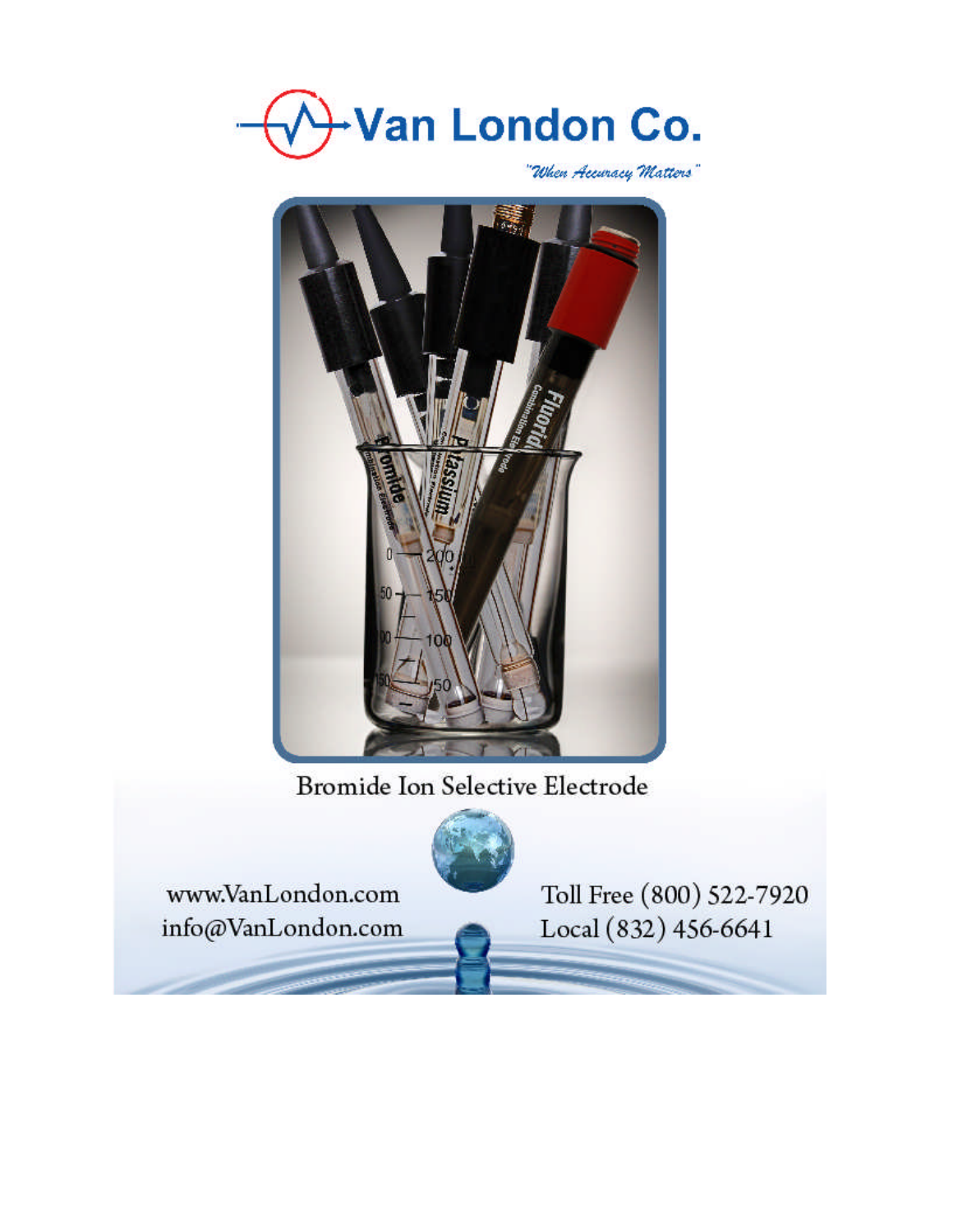# **GENERAL INSTRUCTIONS**

## **Introduction**

The Van London Co. Bromide Ion Selective Electrode is used to measure dissolved Bromide ion in aqueous solutions.

## R**equired Equipment**

- 1. An ion meter
- 2. Bromide Ion Sensing Electrode
- 3. Polishing Paper to polish dirty or etched Bromide electrode crystals.
- 4. Plastic syringe, pipets, volumetric flasks, 150 ml beakers

## **Required Solutions**

- 1. Deionized or distilled water for solution preparation.
- 2. Van London Co. Ionic Strength Adjuster (ISA), 5M NaNO<sub>3</sub>, Cat.# BROIS01.
- 3. Van London Co. Bromide Standard, 1000 ppm Br<sup>-1</sup>, Cat.# BROAS02.
- 4. Bromide Electrode Reference Fill Solution, Cat.# R001015.

# **GENERAL PREPARATION**

## **Electrode Preparation**

Remove the rubber cap covering the electrode tip and the rubber insert covering the filling hole of the reference electrode. Fill the combination electrode with the filling solution shipped with the electrode to a level just below the fill hole. No preparation is required with a sealed reference electrode. Connect the electrode to the proper terminals of the meter as recommended by the meter manufacturer. Store the black shipping cap for later use.

# **Electrode Slope Check (for Ion meters which display mV)**

- 1. To a clean, dry, 150 ml beaker, add 100 ml of distilled water and 2 ml of ISA 1. After assuring that the meter is in the millivolt mode, lower the electrode tip into the solution. Stir moderately. Remove air bubbles on the dark gray membrane by redipping probe.
- 2. Using a pipet, add 1 ml of 1000 ppm Bromide standard into the solution. Stir moderately. After 1 minute, record the mV reading.
- 3. Using a pipet, add 10 ml of the 1000 ppm Bromide standard to the beaker. Stir moderately. After 1 minute, record the mV reading.
- 4. Determine the difference between the two readings. The electrode is operating correctly if a slope difference of  $56\pm3$  mV is found, assuming the solution temperature is  $25^{\circ}$ C. Slope is defined as the change in mV observed when the concentration changes by a factor of 10.

## **Measurement using an Ion Meter (in the Concentration Mode)**

- 1. By serial dilution of the 1000 ppm Bromide standard, prepare two Bromide standards whose concentration is near the expected sample concentration. (e.g 10 ppm and 100 ppm) For example, to make a 100 ppm standard, pipet 10 ml of the 1000 ppm standard into a 100 ml volumetric flask and dilute to volume with deionized water. Next to make a 10 ppm standard, pipet 10 ml of the newly-made 100 ppm standard into a 100 ml volumetric flask and dilute to volume with deionized water. A 1 ppm standard is made by further dilution of the 10 ppm standard. Measure out 100 ml of each standard into individual 150 ml beakers.
- 2. Assure that the meter is in the concentration mode and set for a 2-point calibration.
- 3. Lower the electrode tip into the least concentrated solution. Begin stirring at a constant rate. Add 2 ml of ISA to the solution and continue stirring.
- 4. After 1 minute, adjust the meter to the concentration of the more dilute Bromide standard and fix the value in the memory according to the meter manufacturer's instructions.
- 5. Rinse the electrode tip with distilled water and blot dry.
- 6. Lower the electrode tip into the more concentrated solution. Begin stirring at a constant rate. Add 2 ml of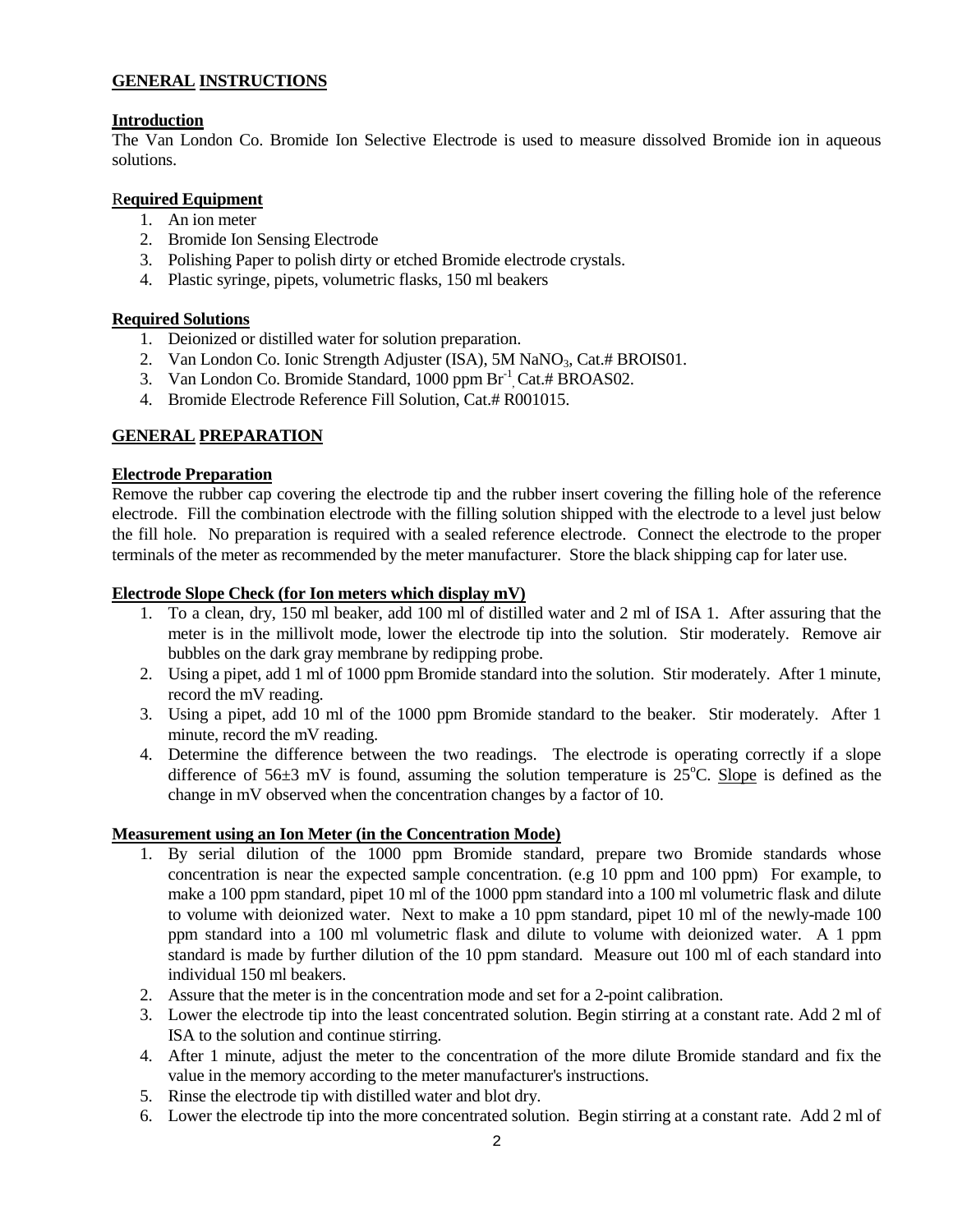ISA to the solution and continue stirring.

- 7. After 1 minute, adjust the meter to the concentration of the more concentrated Bromide standard and fix the value in the memory according to the meter manufacturer's instructions.
- 8. Add 100 ml of the sample and 10 ml of ISA in a 150 ml beaker. Lower the electrode tip into the solution. Begin stirring at a constant rate. Ensure that the meter is in sample mode.
- 9. After 1 minute, read the concentration directly from the meter display.
- 10. The electrode should be re-calibrated every 2-3 hours. Simply repeat Steps 2-7 above.

#### **Measuring Hints**

As Bromide electrodes are used or stored for long periods, they will experience some deterioration in performance and slope errors will increase. By using the meter's calibration controls this error can be corrected. If an electrode is able to be calibrated and is stable and responsive, it is still a functional electrode and may be used in service even though it no longer meets "new" electrode specifications.

All samples and standards should be at the same temperature for precise measurement. A difference of  $1^{\circ}C$  in temperature will result in approximately a 2% error.

Always rinse the electrode with distilled water and blot dry between measurements. Use a clean, dry tissue to prevent cross-contamination.

Constant, but not violent, stirring is necessary for accurate measurement.

Check the electrode for air bubbles adhering to the membrane surface after immersion in solution. Agitate the electrode gently to remove the air bubbles.

A slow or sluggish electrode response may indicate surface contamination of the membrane. Use a moistened polishing strip to lightly scrub the membrane surface, then soak in deionized water for five minutes to restore proper performance.

Dilute concentrated samples (over 5000 ppm) before measurement.

Use fresh standards for calibration. Re-calibrate every few hours for routine measurement.

All samples must be aqueous and not contain organics which can dissolve the epoxy electrode body and/or the cement bonding the sensing crystal to the electrode body. Infrequent measurements in solutions containing methanol, ethanol, benzene, and acetonitrile are permitted. Highly polar solvents slowly attack the electrode. Please check with Van London Co. before using the electrode in other organic solvents.

Interferences should be absent. If they are present, use the procedures found in the **Interferences** and **Electrode Response** sections to remove them.

The pH range for the Bromide ion electrode is 2-14. Neutralize samples outside this range with acid or base to bring them in range.

## **ELECTRODE CHARACTERISTICS**

#### **Reproducibility**

Electrode measurements reproducible to +2% can be obtained if the electrode is calibrated every hour. Factors such as temperature fluctuation, drift, and noise limit reproducibility.

# **Interferences**

A layer of silver may form on the electrode surface in the presence of strong reducing agents. Insoluble salts of silver may be deposited on the membrane, causing electrode malfunction if high levels of ions forming these salts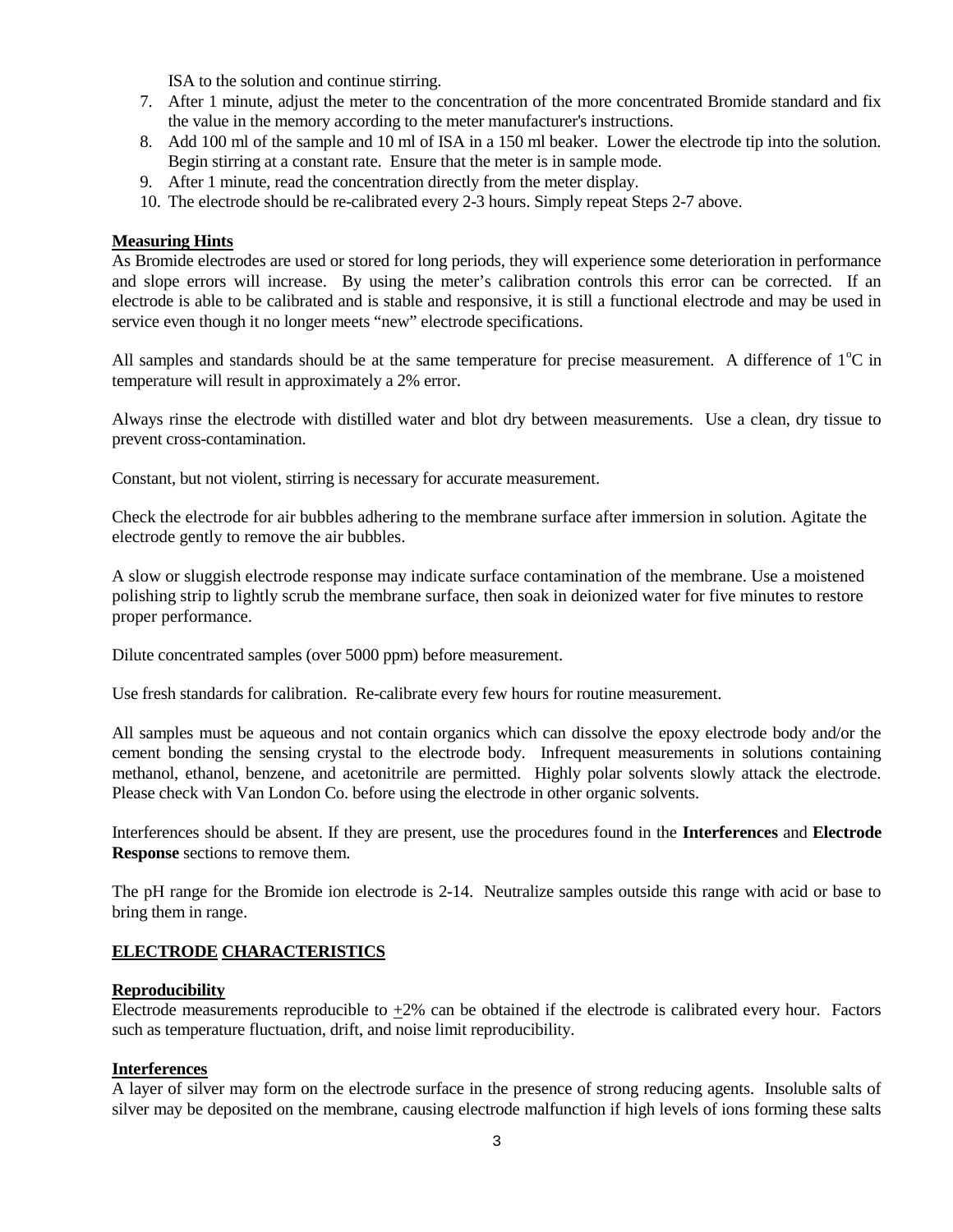are present in the sample. Proper performance can be restored by polishing. See the section **Electrode Response** for proper polishing procedure.

Solutions containing oxidizing agents such as  $MnO<sub>4</sub><sup>-1</sup>$ ,  $Fe<sup>+3</sup>$ , and  $Cu<sup>+2</sup>$ , may be measured without problem. All samples must be free of mercury.

The maximum allowable ratio of interfering ion to Bromide ion is given in Table 1. This ratio is expressed as the ratio of the interfering ion molarity to the Bromide molarity. Readings will be in error if this ratio is exceeded. Neither accuracy of the measurement nor surface of the electrode membrane will be affected if the ratio is less than that listed in the table.

## **TABLE 1: Maximum Allowable Ratio of Interfering Ion to Bromide Ion**

| Interference      | <b>Maximum Ratio for Bromide</b> |  |
|-------------------|----------------------------------|--|
| $OH^{-1}$ (2)     | 30000                            |  |
| $Cl-1(1)$         | 400                              |  |
| $S_2O_3^{-2}$ (3) | 20                               |  |
| $NH_3(3)$         | $\mathcal{D}_{\mathcal{A}}$      |  |
| $\Gamma^1(1)$     | $2.0X10^{-4}$                    |  |
| $CN^{-1}(4)$      | $8.0X10^{-5}$                    |  |
|                   | $1.0X10^{-6}$                    |  |

- (1) Gran's plot titration can be used to measure mixed halides in solution.
- (2) Acidify with  $1M HNO<sub>3</sub>$  to pH 4 to remove hydroxide interference.
- (3) These substances represent complexing species whose maximum level can be exceeded without electrode damage. Values shown represents a 1% error.
- (4) Add  $Ni<sup>+2</sup>$  to remove sulfide or cyanide interferences.

As an example of Table 1's use when using the Bromide ion electrode:

What is the maximum level of Bromide tolerable in a sample whose Bromide concentration is  $10^{-2}M$ ? Using Table 1, the maximum ratio is:  $\frac{1}{1}$ 

$$
\frac{[1^{\text{-}}]}{[Br^{\text{-}}]} = 2X10^{-4}
$$

or  $[I^{-1}] = 2X10^{-4} [Br^{-1}]$  $[I^1] = 2X10^4 (1X10^2)$  $[I^{-1}] = 2X10^{-6}$ M maximum Bromide concentration for no interference

## **Complexation**

Total concentration (Ct) consists of free ions (Cf) and complexed or bound ions (Cc) in solutions:

$$
Ct = Cf + Cc
$$

Since the electrode only responds to free ions, any complexing agent in the solution reduces the measured concentration of ions.

Bromide ions complex with some metal ions. Table 2 lists the levels of complexing metals causing a 20% error at  $1.0X10<sup>-4</sup>M$  Bromide.

## **TABLE 2**: **Levels of Complexing Agents Causing a 20% Error at 8 ppm Bromide**

Ion Concentration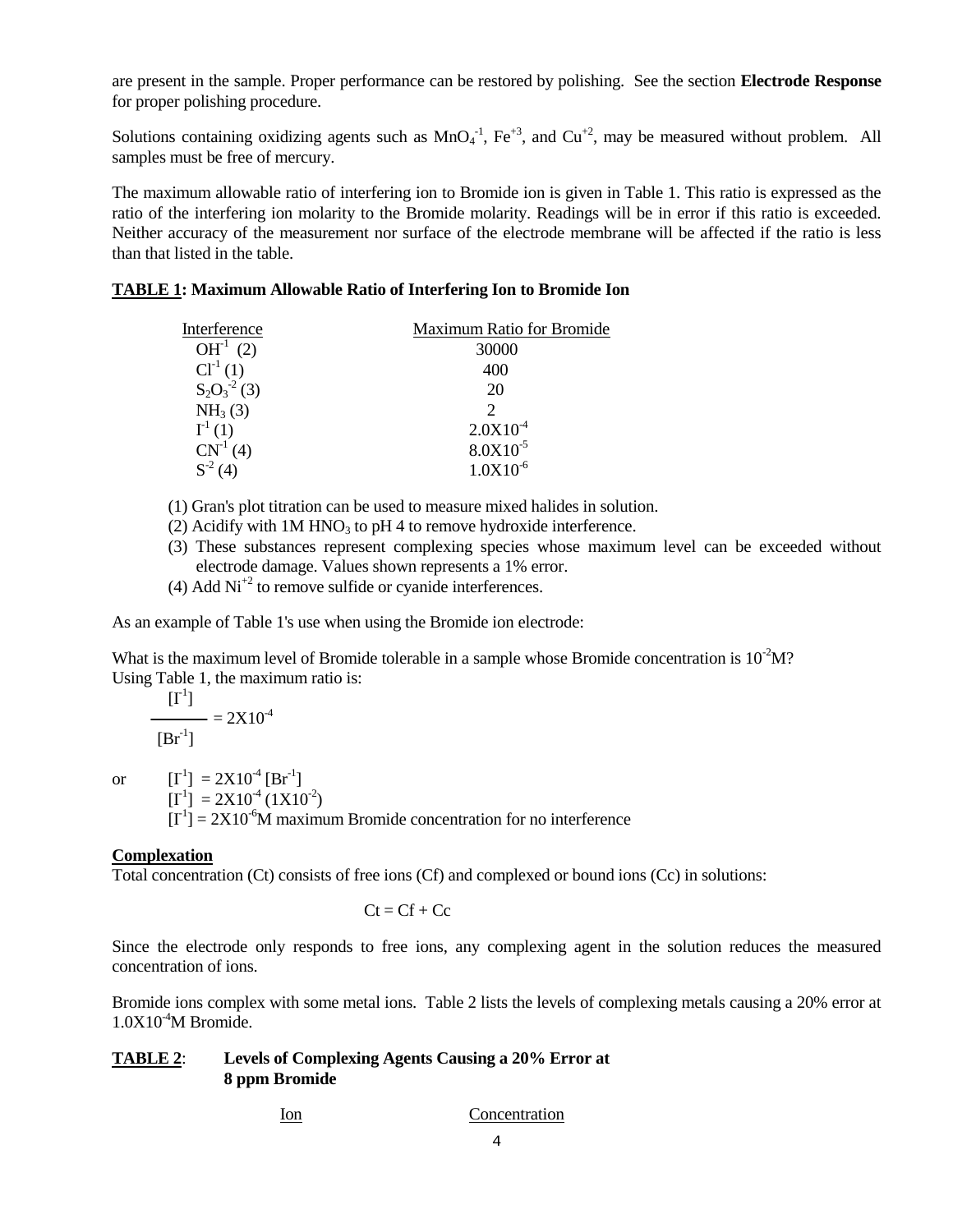| $Bi^{+3}$ | 80 ppm    |
|-----------|-----------|
| $Cd^{+2}$ | $200$ ppm |
| $Pb^{+2}$ | 1600 ppm  |
| $Sn^{+2}$ | 2400 ppm  |
| $T1^{+3}$ | 4 ppm     |

#### **Temperature Influences**

The electrode response will shift and change slope with change in temperature. Standards and samples should be at the same temperature. A 2% error results with a  $1^{\circ}$ C temperature change for a 10 ppm solution.

The electrode can be used at temperatures from  $0^{\circ}$  - 80 $^{\circ}$ C. Room temperature measurements are recommended, since measurements at temperatures quite different from room temperature may require equilibrium times up to one hour.

#### **Electrode Response**

Plotting the electrode mV potential against the Bromide concentration results in a straight line with a slope of 56±3 mV per between 10 ppm and 100 ppm at 25°C.

For Bromide concentrations above 10 ppm  $Br^{-1}$ , the electrode exhibits good time response (95% of total mV reading in 30 seconds or less). Response times are longer below this value.

A drifting potential reading or a decrease in electrode slope may mean that the electrode membrane needs polishing.

To polish the membrane:

- 1. If using polishing paper, cut off a 1-2" piece and place it face up on the lab bench.
- 2. Put a few drops of distilled or deionized water in the center of the paper.
- 3. Holding the paper (cotton) steady with one hand, bring the membrane of the electrode down perpendicular to the paper and, with a slight swirling motion, gently polish the tip of the electrode against the surface of the polishing paper (cotton) for a few seconds.
- 4. Rinse the electrode surface with distilled or deionized water and soak the electrode tip in standard solution for about five minutes before use.

#### **Limits of Detection**

Bromide concentration down to 0.4 ppm Bromide can be measured in neutral solutions. Since sample contamination can be a factor in low level Bromide measurements, care must be taken in making determinations below 1 ppm. The upper limit of detection is a saturated Bromide solution.

#### **pH Effects**

Hydroxide ion interferes with measurements of low levels of Bromide although the electrode can be used over a reasonable pH range.

#### **Electrode Life**

The Bromide electrode will last one year in normal laboratory use. On-line measurements might shorten operational lifetime to several months. In time, the response time will increase and the calibration slope will decrease to the point calibration is difficult and electrode replacement is required.

Since Bromide electrodes have a limited shelf life, it is important to have a backup electrode which is in working condition when required.

#### **Electrode Storage**

The Bromide electrode may be stored for short periods of time in 10 ppm Bromide solution with ISA added. For longer storage (longer than two weeks), rinse and dry the sensing pellet and cover the membrane tip with any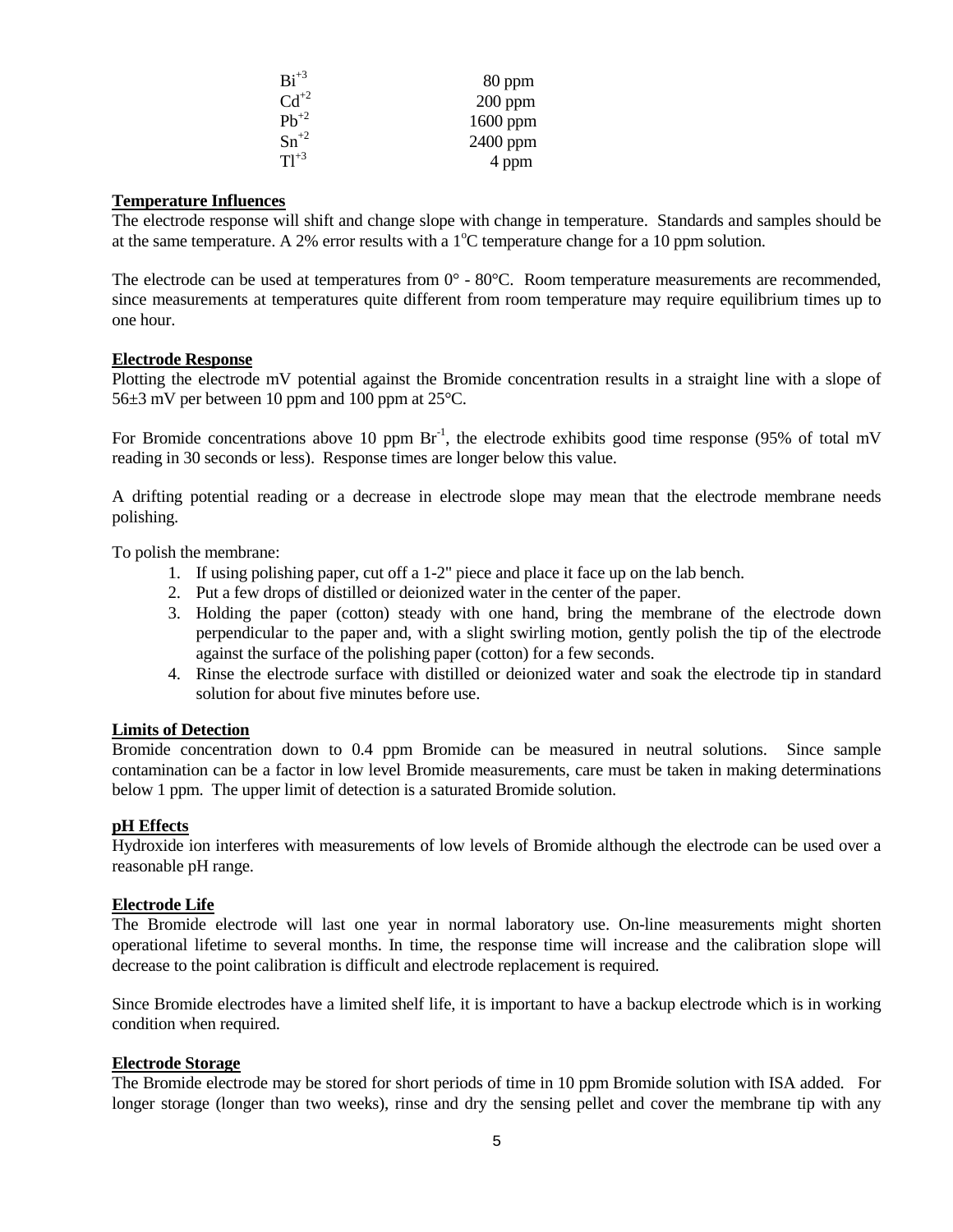protective cap shipped with the electrode. The reference portion of the combination electrode (or the outer chamber of the reference electrode) should be drained of filling solution, if refillable, and the rubber insert placed over the filling hole.

# **TROUBLESHOOTING HINTS**

\*Remember to remove the black protective shipping cap on the bottom of the electrode and expose the fill hole underneath the electrode cap. Fill the electrode with the Reference Filling Solution shipped with the electrode to a level just below the fill hole.

| <b>Symptom</b><br>Out of Range Reading                                          | <b>Possible Causes</b><br>defective meter              | <b>Next Step</b><br>check meter with shorting strap (see meter<br>Instruction manual) |
|---------------------------------------------------------------------------------|--------------------------------------------------------|---------------------------------------------------------------------------------------|
|                                                                                 | defective electrode                                    | check electrode operation                                                             |
|                                                                                 | electrode not plugged<br>in properly                   | unplug electrode from meter and reseat                                                |
|                                                                                 | electrode reference<br>chamber not filled              | fill reference chamber as instructed in<br><b>Electrode Preparation</b>               |
|                                                                                 | air bubble on<br>membrane                              | remove air bubble by re-dipping electrode                                             |
|                                                                                 | electrode not in solution                              | put electrode in solution                                                             |
| Noisy or Unstable<br>Reading (readings<br>continuously or<br>randomly changing) | insufficient reference<br>filling solution             | fill outer body of electrode with proper<br>amount of reference filling solution      |
|                                                                                 | defective meter                                        | check meter with shorting strap (see meter<br>instruction manual)                     |
|                                                                                 | defective electrode                                    | check electrode operation                                                             |
|                                                                                 | air bubble on membrane                                 | remove air bubble by re-dipping electrode                                             |
|                                                                                 | meter or stirrer<br>improperly grounded                | check meter and stirrer for grounding                                                 |
| Drift (reading slowly<br>changing in one<br>direction)                          | electrode exposed to<br>interferences                  | soak electrode in Bromide standard                                                    |
|                                                                                 | incorrect reference filling<br>solution                | refill outer body of electrode using filling<br>solution shipped with electrode       |
|                                                                                 | total sample level of<br>dissolved species<br>above 1M | dilute sample                                                                         |
|                                                                                 | membrane failure(wet,<br>perforation, discoloration)   | replace electrode                                                                     |
|                                                                                 | samples and standards at                               | allow samples and standards to come to                                                |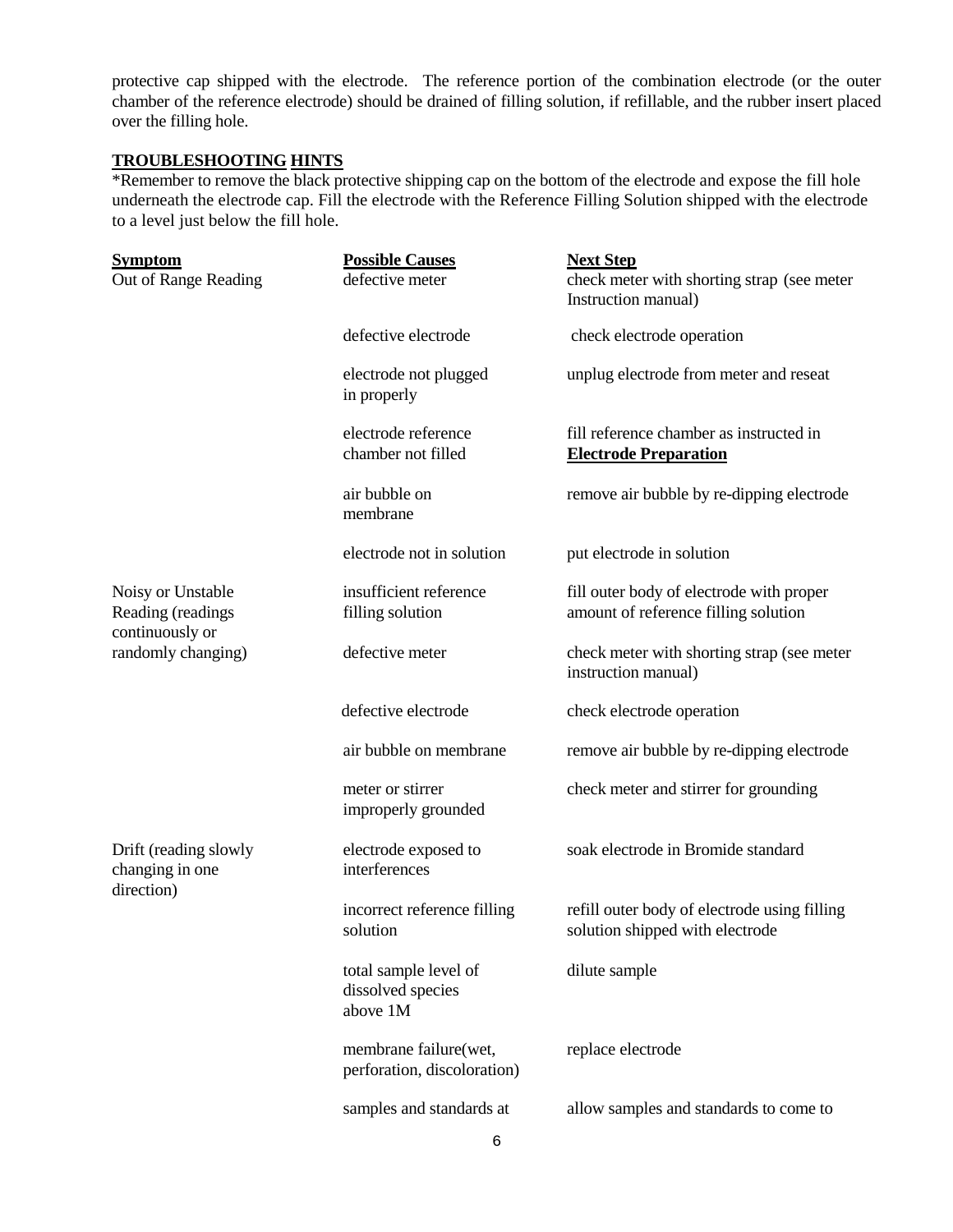|                                                         | different temperatures                               | same temperature before measurement                                  |
|---------------------------------------------------------|------------------------------------------------------|----------------------------------------------------------------------|
| Low Slope or No Slope                                   | standards contaminated<br>or incorrectly made        | prepare fresh standards                                              |
|                                                         | ISA not used                                         | use recommended ISA                                                  |
|                                                         | standard used as ISA                                 | use ISA                                                              |
|                                                         | membrane failure(wet,<br>perforation, discoloration) | replace electrode                                                    |
| "Incorrect Answer"<br>but calibration<br>curve is good) | incorrect standards                                  | prepare fresh standards                                              |
|                                                         | wrong units used                                     | apply correct conversion factor:<br>$10^{-3}M = 80$ ppm as $Br^{-1}$ |
|                                                         | ISA added to standards<br>and not samples            | add same proportions of ISA to<br>standards and samples              |
|                                                         | sample carryover                                     | rinse electrodes thoroughly between<br>samples                       |

#### **SPECIFICATIONS**

| <b>Concentration Range:</b> | saturated solutions to 0.4 ppm                                        |
|-----------------------------|-----------------------------------------------------------------------|
| pH Range:                   | 2 to 14                                                               |
| Slope:                      | 56 $\pm$ 3 mV between 10 ppm and 100 ppm at 25 <sup>o</sup> C         |
| Temperature Range:          | $0^{\circ}$ to $80^{\circ}$ C                                         |
| Interferences:              | $S^2$ , $\Gamma^1$ , $CN^1$ , high levels of $Cl^1$ , NH <sub>3</sub> |
| Reproducibility:            | $+2\%$                                                                |
| Size:                       | 110 mm length                                                         |
|                             | 12 mm diameter                                                        |
|                             | 1 m cable length                                                      |
| Storage:                    | store electrode in Bromide standard with ISA added                    |

## **ELECTRODE THEORY**

#### **Electrode Operation**

The Bromide Ion Electrodes are composed of a glass or an epoxy body and a silver Bromide/silver sulfide membrane. When the membrane is in contact with a solution containing Bromide ions, an electrode potential develops across the membrane. This electrode potential is measured against a constant reference potential, using a pH/mV meter or an ion meter. The level of Bromide ions, corresponding to the measured potential, is described by the Nernst equation:

$$
E = E_o - S \log X
$$

where:  $E =$  measured electrode potential  $E<sub>o</sub>$  = reference potential (a constant)  $S =$  electrode slope ( $.56$  mV/decade)  $X = level of Bromide ions in solution$ 

The activity, X, represents the effective concentration of the ions in solution. The activity is related to the free ion concentration,  $C_f$ , by the activity coefficient,  $\tilde{a}$ , by: